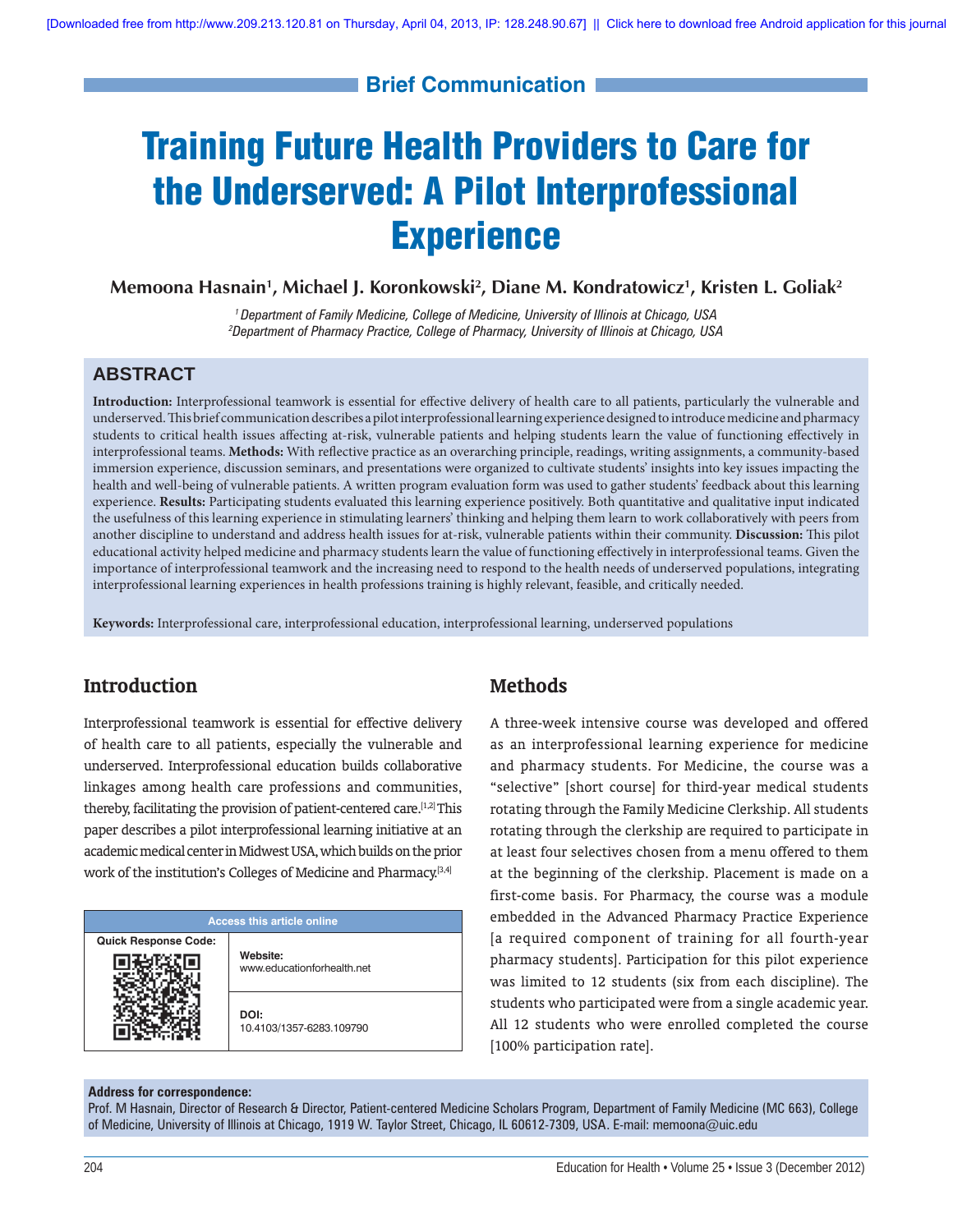Hasnain, *et al*.: Interprofessional Education for Health Professions Students

#### **Learning objectives**

The course was designed to enable students to:

- 1. Practice reflective inquiry;
- 2. Apply an evidence-based, patient-centered, interprofessional team perspective to address health issues impacting HIV/ AIDS patients;
- 3. Relate experiences to the larger regional and national contexts;
- 4. Be effective members of interprofessional teams.

#### **Instructional strategies were organized around**

- 1. Critically appraising published literature on priority health issues affecting HIV/AIDS patients;
- 2. Using a patient-centered and shared-decision making approach, working in interprofessional dyads, to develop management plans for patients; and
- 3. Analyzing effective programmatic and policy strategies related to care provision for vulnerable and underserved HIV/AIDS patients.

Week 1 – Introductory seminar and first community site visit: [four hours] Medicine and Pharmacy faculty introduced the course, provided background about health disparities, established interprofessional student dyads, and accompanied students to the community agency. Each student was provided a "Resource Folder" with program materials and readings. At the community site, students met the agency staff, learned about services and met with patients for HIV testing. Each dyad participated in an initial intake interview with one patient, discussed with the patient his/her risks for HIV/AIDS, personal health status, social history, patient's concerns and questions, and observed HIV testing procedures. The goal was to prioritize a key health or quality of life issue of primary concern to the patient.

Week 2 – Independent and dyad work: [time duration variable for students] Students worked independently to research topics of relevance to the health management of their respective patients and the HIV/AIDS population at large. Student dyads met to develop an integrated health management plan to share with their patients and the community agency staff for follow-up care. The plan included system navigation for addressing identified health and well-being issues. As

appropriate, students developed care plan recommendations regarding promoting physical fitness, nutrition, preventive health screenings, vaccinations, healthy choices, avoiding risky behaviors, and identifying pertinent community resources to address health care access issues.

Week 3 – Concluding seminar: [four hours] Student dyads presented their respective patient's case and management plan, and discussed effective programmatic and policy approaches to address issues for HIV/AIDS patients, including identifying resources and strategies to empower vulnerable patients to assume some measure of involvement in and responsibility for their health and well-being. The reflection and presentation had a special emphasis on integrating each discipline's perspective. A guide preparing students for this concluding seminar was provided to students at the beginning of the course (see Appendix). Students also shared their reflections about working collaboratively with interprofessional colleagues.

#### **Program evaluation**

Students completed a written program evaluation with seven quantitative ratings and two open-ended questions. The evaluation questions were developed by course faculty. Descriptive statistics were computed for the quantitative data. Content analysis methodology<sup>[5]</sup> was used to code and develop themes from the qualitative data. Two raters [MH and MJK] performed the qualitative analysis. After creating initial themes individually, any discrepancies were discussed and resolved mutually. The University of Illinois at Chicago's Institutional Review Board (IRB) reviewed and approved this educational research.

### **Results**

Overall, students positively rated the program's impacts on their learning [Table 1]. Of the quantitative ratings, the highest mean was 8.28 (out of 10) for: "*This program stimulated my thinking, made me look at things in new ways*"; the lowest mean was 6.16 (out of 10) for: "*This program incorporated evidencebased information*".

Responses to open-ended questions were classified in six

| Table 1: Quantitative ratings of student-reported program impacts                                                           |                 |      |                           |  |
|-----------------------------------------------------------------------------------------------------------------------------|-----------------|------|---------------------------|--|
| Items*                                                                                                                      | N               | Mean | <b>Standard deviation</b> |  |
| This program was learner-centered, that is, it actively engaged me in addressing questions/issues that were important to me | 12              | 7.8  | 2.01                      |  |
| This program stimulated my thinking, made me look at things in new ways                                                     | 12              | 8.28 | 2.14                      |  |
| This program helped me learn new knowledge and skills                                                                       | 12              | 7.55 | 2.3                       |  |
| This program incorporated evidence-based information                                                                        | 12 <sup>2</sup> | 6.16 | 2.83                      |  |
| This program will influence my practice behavior with patients                                                              | 12              | 7.85 | 2.48                      |  |
| This program will influence my practice behavior with colleagues from other professions                                     | 12              | 7.8  | 2.77                      |  |
| Overall educational value of the program                                                                                    | 12              | 8    | 1.56                      |  |

\*All items were rated on a 10-point visual analogue scale; the anchors for items 1-6 were "strongly disagree to strongly agree" and for item 7 "poor to excellent"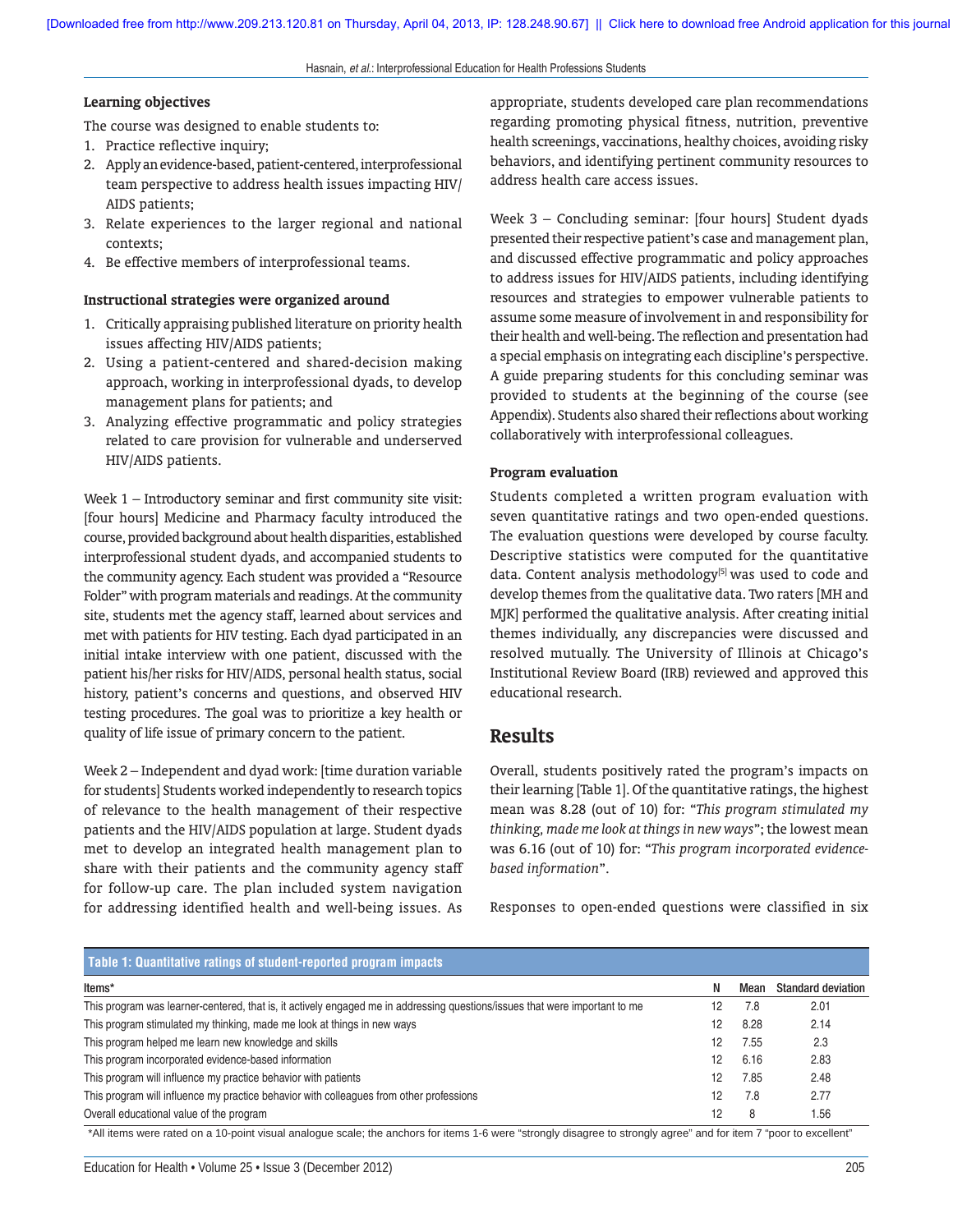Hasnain, *et al*.: Interprofessional Education for Health Professions Students

| Table 2: Major themes and frequency of open-ended responses  |                                                                               |                                                                         |  |  |
|--------------------------------------------------------------|-------------------------------------------------------------------------------|-------------------------------------------------------------------------|--|--|
|                                                              | What is the most important impact this<br>program had on you<br>(10 comments) | What were the most effective aspects<br>of the program<br>(19 comments) |  |  |
| <b>Themes</b>                                                | Frequency (%)                                                                 |                                                                         |  |  |
| Learning to working with underserved patients                | 4 (40 %)                                                                      |                                                                         |  |  |
| Learning to work with other disciplines                      | $2(20\%)$                                                                     | 4(21%)                                                                  |  |  |
| Learning about patient-centered care                         | 1 $(10\%)$                                                                    |                                                                         |  |  |
| Identification and utilization of resources to help patients | 2(20%)                                                                        | 2(10.5%)                                                                |  |  |
| Direct immersion experience at community agency              | 1 $(10\%)$                                                                    | 11 (58%)                                                                |  |  |
| Course format – instructional design and reflection          | 0                                                                             | $2(20\%)$                                                               |  |  |

major themes. Students noted as among the "most effective" and "important impacts" of the course: visit to the agency; immersion in the community setting; interaction with patients; exposure to the issues and challenges faced by vulnerable patients; learning about patient-centered care and community resources; and, the opportunity to work collaboratively with peers from another discipline. The frequency and proportion of open-ended comments by theme is provided in Table 2.

#### **Selected student comments**

 *"Interacting with an HIV patient with previous history of substance abuse and addiction opened my eyes to a different category of people who are in need of health care."*

 *"…learning about the effectiveness of non-conventional outreach efforts to improve patient/community health."*

 *"…reminder that there are so many aspects of patient care, and many different health care professionals who need to come together and collaborate."*

## **Discussion**

This pilot learning experience indicates the utility of tapping into the underutilized area of interprofessional education for health professions students. With reflective practice as an overarching principle, readings, individual assignments, a community-based immersion experience, discussion seminars, and presentations were organized to cultivate students' insights into key issues affecting the health and well-being of vulnerable patients. Overall, the experience was evaluated positively by students. Both quantitative ratings and openended student feedback indicate that students found this learning experience highly beneficial.

The variability in quantitative ratings from participants, particularly the lowest ratings given the item related to incorporating evidence-based information, gives us reason to pause to think why this was so. Since the bulk of the experience was on actual community immersion and student reflection, students may have considered this learning format to be less evidence-based than the traditional class-room or hospital-based learning experiences that they are used to. The range of ratings ascribed by students to various aspects of the learning experience certainly provides insight for further educational research as well as modifications to future iterations of this endeavor.

Given the importance of interprofessional teamwork and the increasing need to respond to the health needs of underserved populations, integrating interprofessional learning experiences in health professions training is highly relevant, feasible, and critically needed in health professions education. Although initial work in this area indicates positive influences of interprofessional learning experiences on participants' attitudes, much needs to be done in establishing the effect on patient outcomes.<sup>[6]</sup>

Limitations of our project include the small sample of participating students; the brief duration of the learning experience; and the limited scope of the program evaluation. Despite these limitations, we believe that these initial program evaluation findings provide rationale for moving forward with this line of teaching and developing integrated educational programs that involve students from a variety of health professions.

## **Conclusions**

Medical education in the United States is at a historical crossroads. Since the publication of Flexner's revolutionary 1910 report, the health care system has radically changed, calling for an equally radical change in the way we teach future physicians and other health professions students. A substantial body of evidence underscores the importance of inter-professional education and community-based immersion experiences as instructional settings.<sup>[7]</sup> This brief educational activity allowed the authors to create a rich and meaningful learning experience for students, not only to understand the needs of underserved and vulnerable patients, but also to cultivate the values and principles of working effectively in interprofessional teams. Further work along this line is needed to create similar educational experiences aimed at helping future health providers acquire the attitudes, values, and competencies necessary to meet the health needs of additional at-risk, vulnerable populations. Such